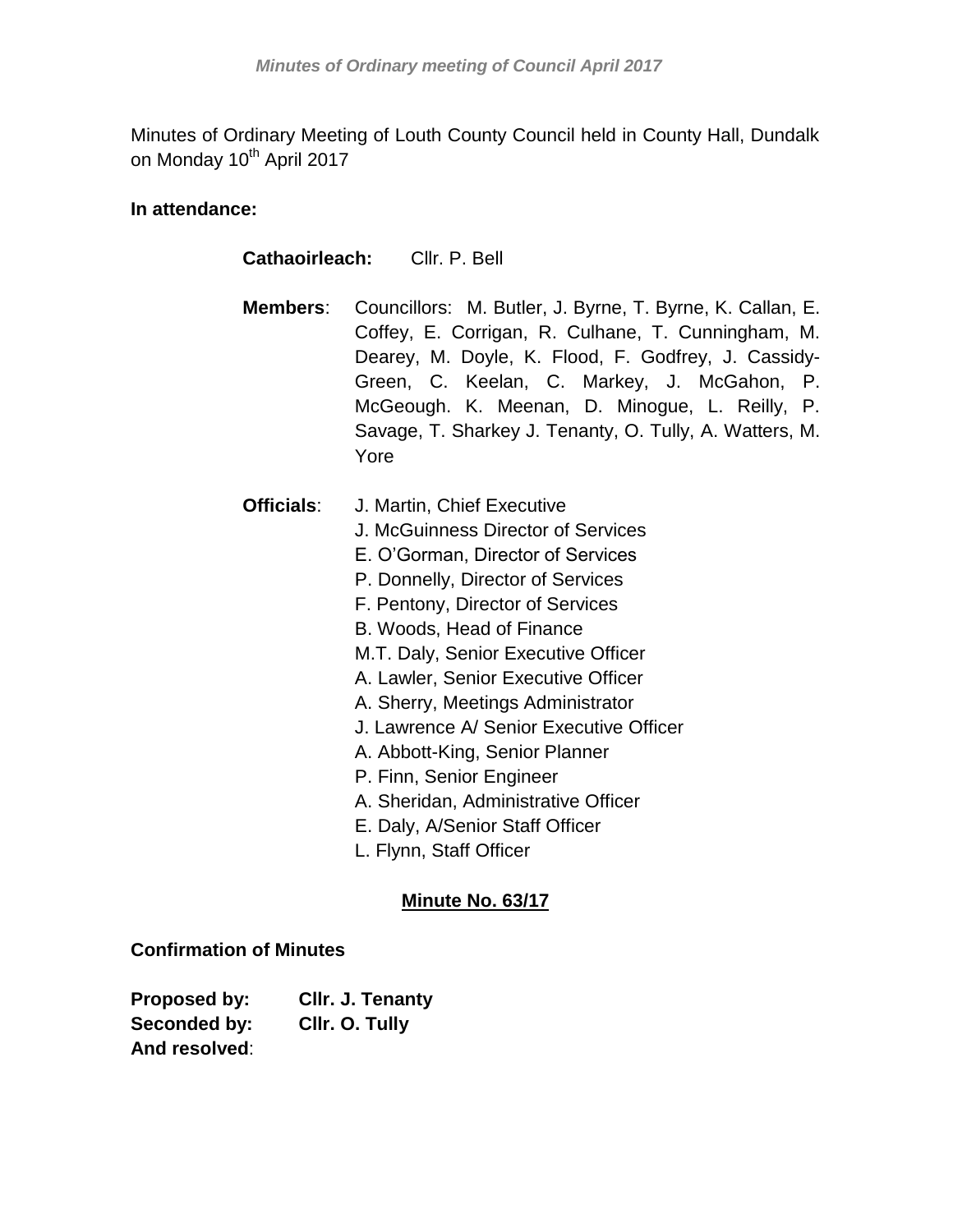# **Minute No. 64/17**

## **Matters arising**

 Members were informed that the report in relation to Buttergate would be circulated as soon as it was completed

# **Minute No. 65/17**

## **Minutes for noting**

The following minutes were noted by the members.

Corporate Policy Group 9<sup>th</sup> March 2017 Borough District of Drogheda 6<sup>th</sup> March 2017 Municipal District of Dundalk 7<sup>th</sup> March 2017 Municipal District of Ardee 2<sup>nd</sup> March 2017

# **Minute No. 66/17**

## **Monthly Management Report**

Members considered the Management Report dated 7<sup>th</sup> April, 2017

Queries in regard to the report were addressed by the Chief Executive, Members of the Management Team, and Senior Staff. Issues addressed included:-

- It was agreed to provide members with an update in relation to the Nearly Zero Energy Project.
- It was agreed to report to Dundalk Municipal District about the plans in relation to the twinning arrangement between Pikeville, Kentucky and Dundalk.
- It was agreed to circulate members with details of the grants allocated to Louth County Council under LIHAF.
- The need for action to be taken in order to address the derelict state of Bayview House was highlighted.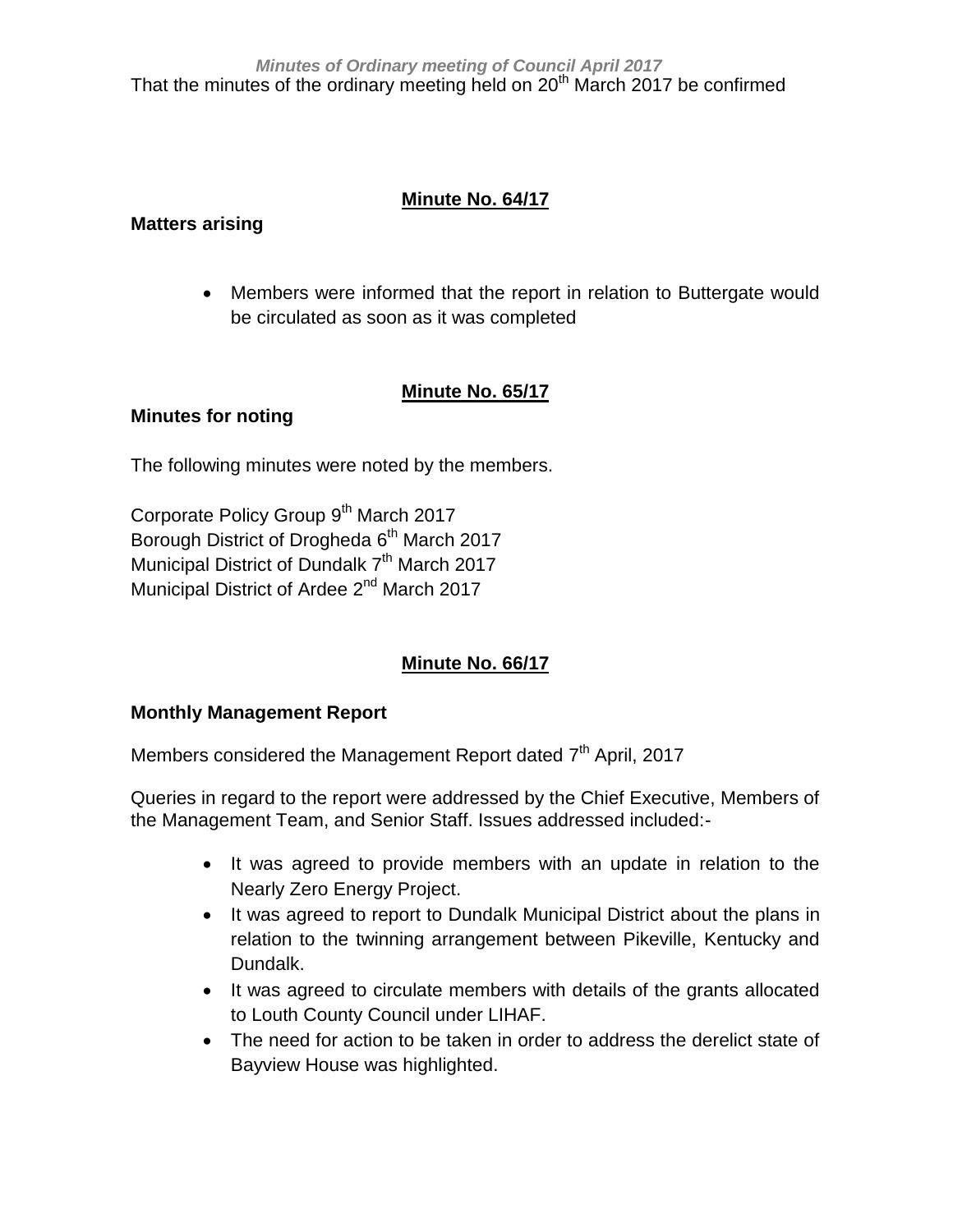*Minutes of Ordinary meeting of Council April 2017*

- It was agreed to provide more detailed information on the Taking in Charge Report about the stage of the application and the value of the bond in place.
- It was agreed to provide members with the cost of the provision of homeless emergency accommodation.
- The need for a community initiative/information campaign in relation to proper disposal of domestic waste was raised, when discussing the problem of the disposing of this type of waste in on-street litter bins.
- It was requested that the monthly report detail actions taken by the Council under Section13 of the Roads Act, 1993.
- The need to ensure all festivals in the county received a fair share of financial support was raised.

# **Minute No.67/17**

## **Publicly funded Housing Loans**

| Proposed by:  | CIIr. P. Bell  |
|---------------|----------------|
| Seconded by:  | Cllr. O. Tully |
| And resolved: |                |

"That this Council through the provisions of the Local Government Act 2001, agrees to the following total maximum drawdown of €6,500,000 for 2017 from the Housing Finance Agency for the funding of Housing Loans for Private House Purchases / Constructions and for Housing Loans under the Tenant Incremental Purchase Scheme"

## **Minute No. 68/17**

## **Amenity Grants Process**

| <b>Proposed by:</b> | Cllr. M. Doyle |
|---------------------|----------------|
| Seconded by:        | CIIr. K. Flood |
| And resolved:       |                |

Members noted & agreed the content of the report as presented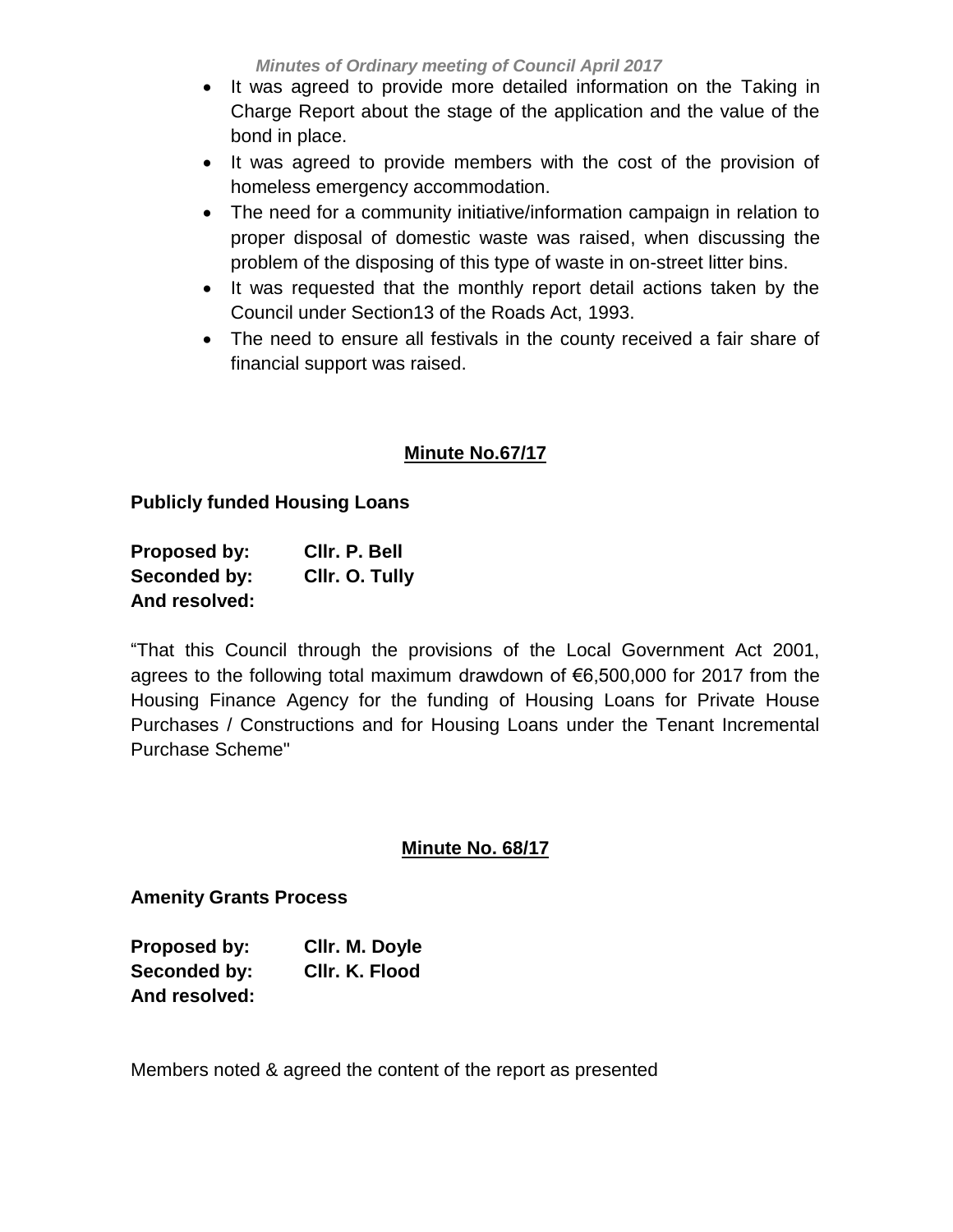## **Minute No. 69/17**

## **Allocation of Community Grants**

**Proposed by: Cllr. J. McGahon Seconded by: Cllr. M. Yore And resolved:**

To approve Members Community Grant Allocations (No. 6) as listed on the report circulated with the agenda

## **Minute No. 70/17**

## **Conferences and Events**

| Proposed by:  | <b>CIIr. J. McGahon</b> |
|---------------|-------------------------|
| Seconded by:  | CIIr. K. Callan         |
| And resolved: |                         |

To approve the attendance of members recorded in the Conference & Events Register at such Conferences and Events (No.5) listed within the agenda & endorsed by the Corporate Policy Group on 30<sup>th</sup> March 2017.

## **Minute No. 71/17**

## **Presentation – Union of Students in Ireland**

Annie Hoey, Aaron Lawless and Michael Kerrigan from Union of Students of Ireland gave a presentation in relation to the funding of third level education and answered questions from the members

## **Minute No. 72/17**

## **Votes of Sympathy**

Votes of sympathy were extended by the members to the families of:-

Daragh Breen Gráinne Taffe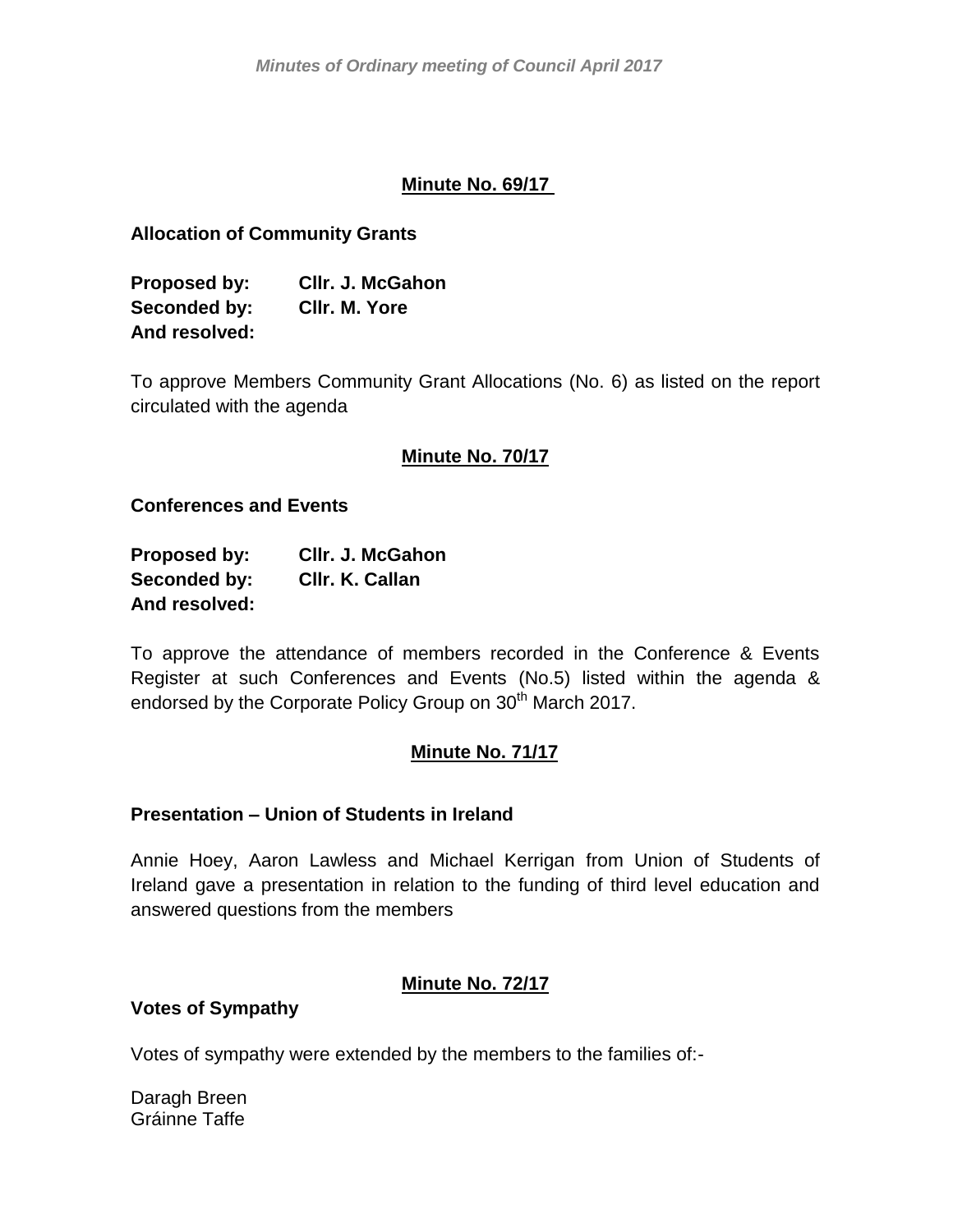Maurice Brown Members of the Coptic Orthodox Church

Sympathies were expressed and tributes paid to Andy Califf Tom Savage Martin McGuinness Mark Duffy

## **Minute No. 73/17**

## **Presentation – Implementation of Choice Based Lettings**

Aoife Lawler, SEO, Housing gave a presentation to the members in relation to the introduction of Choice Based Letting and answered questions from the members. While the system was broadly welcomed concerns were raised in relation to the capacity of people with difficulty with reading or IT to use the system.

## **Minute No. 74/17**

#### **Suspension of Standing Orders**

**Proposed by Cllr. M. Butler Seconded by Cllr. M. Doyle And resolved:-**

"That standing orders be suspended as per Standing Order number 24 to permit the business of the meeting to continue until 2.00 p.m."

## **Minute No. 75/17**

**Notice of Motion**

**Proposed by: Cllr. M. Butler Seconded by: Cllr. M. Dearey**

That Louth County Council initiates the process to vary the Dundalk and Environs Development Plan 2009-2015 to allow for the rezoning of green amenity spaces in residential areas from Residential 1 to Recreation Amenity and Open Space.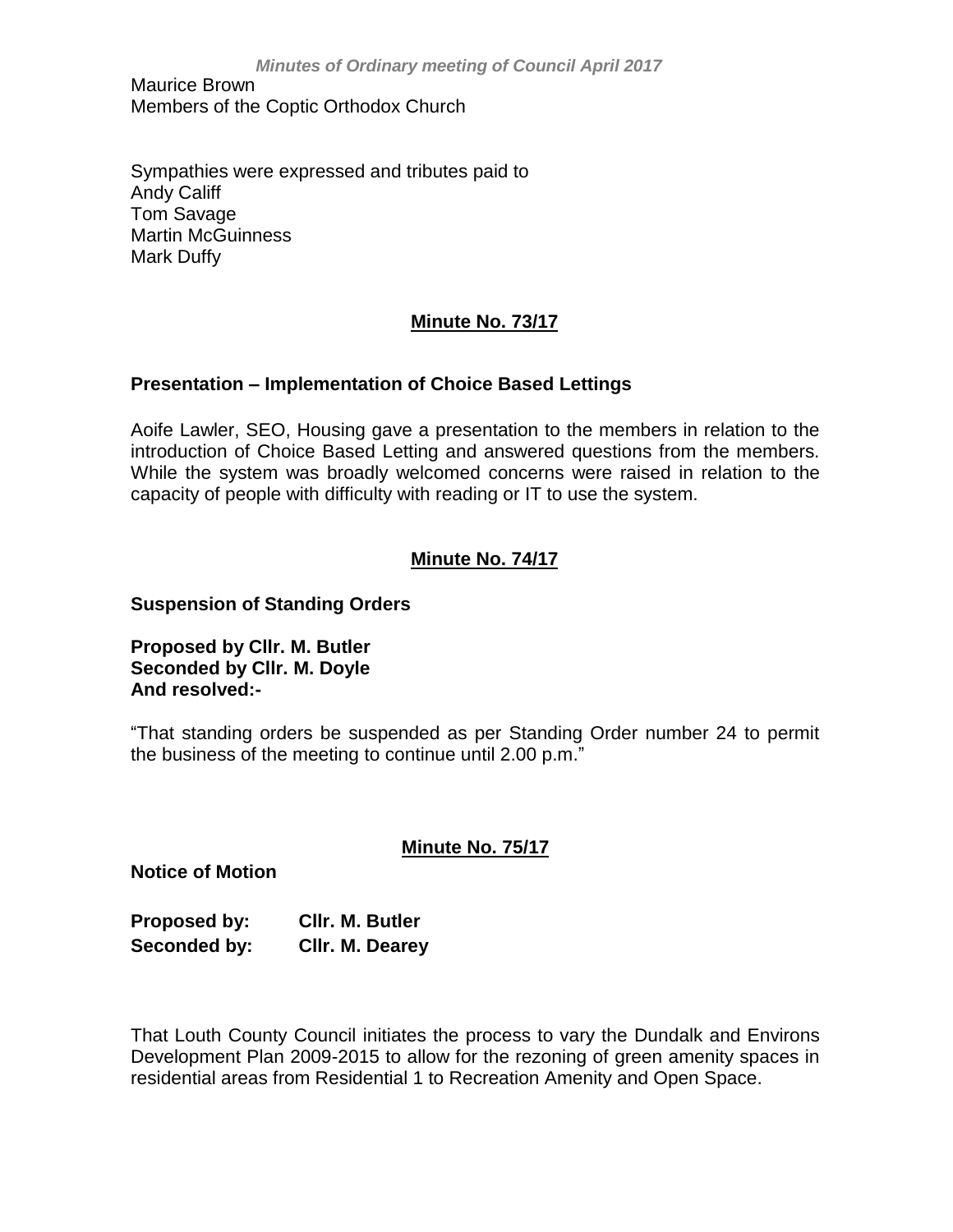## **A Roll Call vote was taken**

**For:** Cllrs. P. Bell, M. Butler, J. Byrne, E. Coffey, E. Corrigan, T. Cunningham, M. Dearey, M. Doyle, F. Godfrey, J. Green, C. Keelan, P. McGeough, K. Meenan, D. Minogue, L. Reilly, **Total fifteen (15)**

**Absent:** Cllrs. T. Byrne, K. Callan, A. Cassidy, R. Culhane, K. Flood, C. Markey, J. McGahon, P. Savage, T. Sharkey, P. Smith, J. Tenanty, O. Tully, A. Watters, M. Yore **Total fourteen (14)**

**In the course of the debate members were informed that it was not common practice to zone open spaces in housing estates and that there weren't sufficient staff resources to implement the motion.**

**The motion was passed**

## **Minute No. 76/17**

**Notice of Motion**

| <b>Proposed by:</b> | CIIr. F. Godfrey |
|---------------------|------------------|
| Seconded by:        | CIIr. E. Coffey  |

That Louth County Council provides land for community-based activities such as a playground and community centre for the village of Termonfeckin.

With a population that has more than doubled from 653 in 2006 to 1,443 as per the 2011 census, leisure facilities and community infrastructure are desperately needed. As part of planning conditions, such facilities should be included from the outset, but must be created now to address this need. The village has seen a surge of young families in recent years, with the expansion of the schools in both Termonfeckin and Sandpit. There is a huge need for these youngsters to be catered for.

A tract of land now in the hands of NAMA, would be an ideal location as it is close to the primary school and easily accessible from both the Drogheda and Baltray roads.

#### **Reply:**

**The Council are currently only funding upgrades of existing playgrounds. In recent years we have encouraged local groups to develop their own proposals including funding on the basis that the Council will take over completed sites**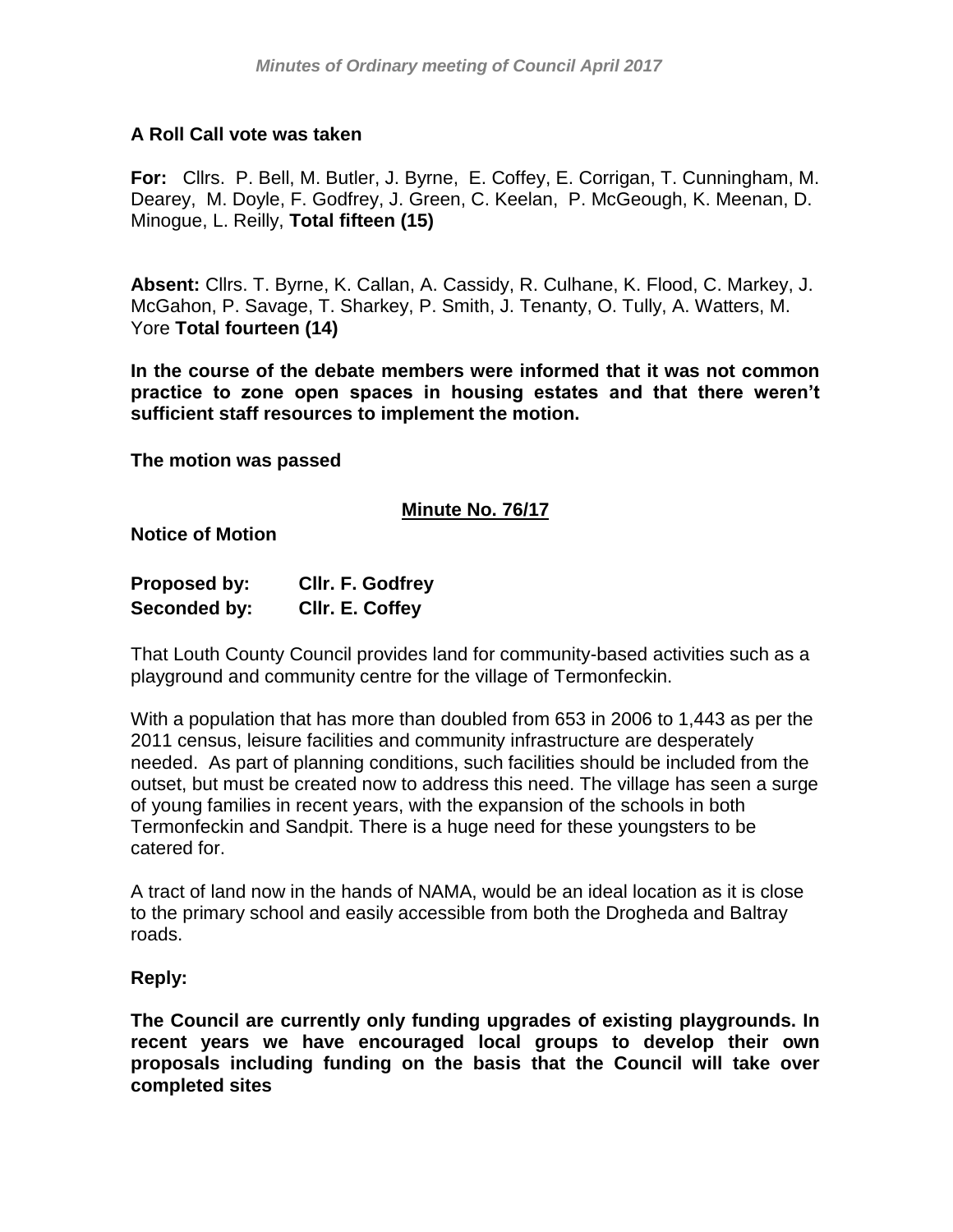## **Minute No. 77/17**

**Notice of Motion**

**Proposed by: Cllr. E. Coffey Seconded by: Cllr. P. Bell**

"That Louth County Council request the government to progress the Coroner's Bill 2015 as a matter of urgency, and to ensure that the Coroner's Bill will provide for an automatic inquest into every maternal death in the state"

#### **Members agreed the motion**

## **Minute No. 78/17**

#### **Notice of Question**

## **From Cllr. F. Godfrey**

Can Louth County Council provide a breakdown of illegal dumping and littering in County Louth over the past 5 years, between detection, prosecution and cost to the Local Authority"?

## **REPLY:**

**'A report on the matter will be collated and circulated to the members as soon as is practical.'**

**Response was noted by the members**

## **Minute No.79/17**

## **Notices of Motions from other Councils**

Notices of Motions from other Councils as circulated with the Agenda were noted by the members